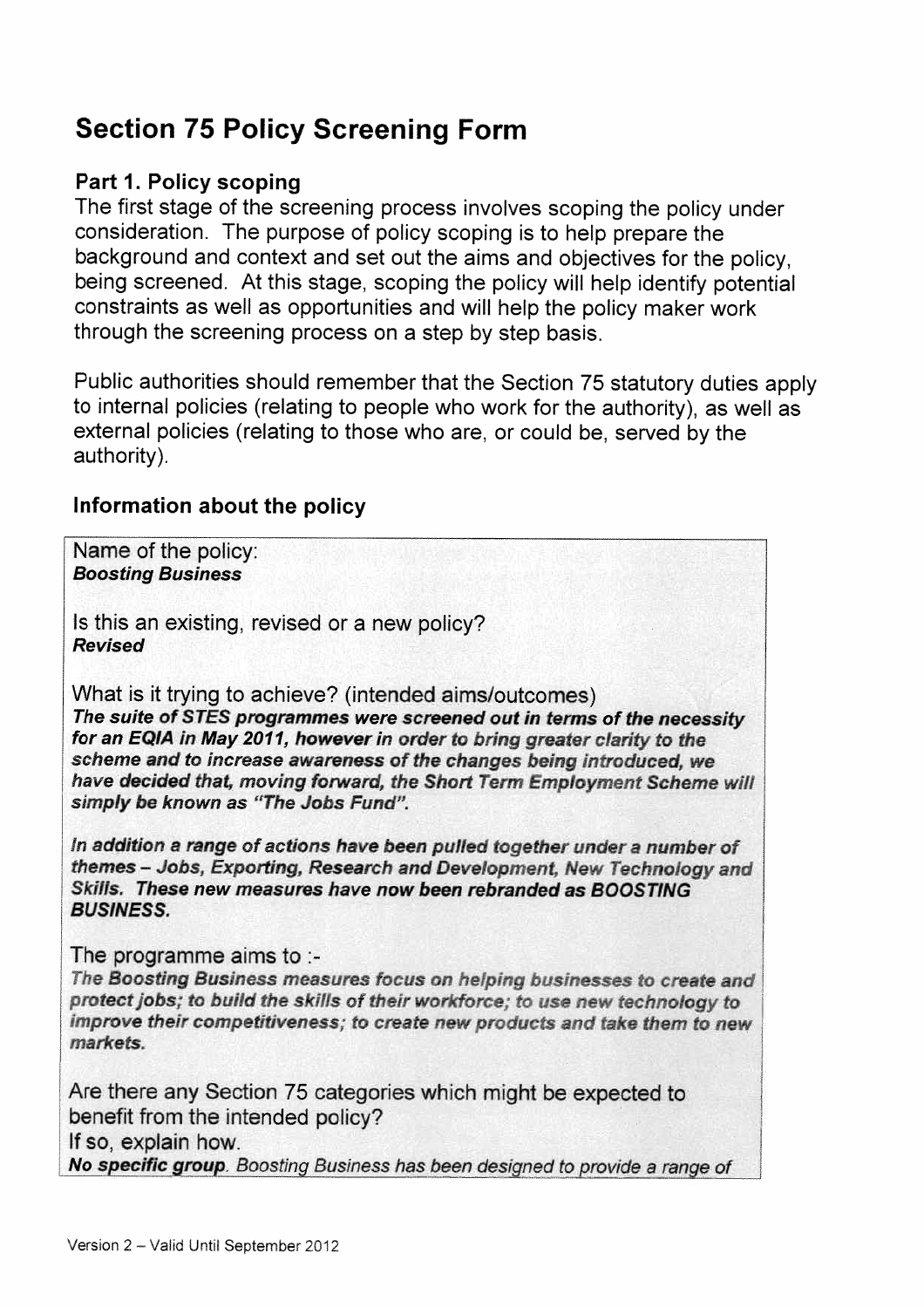advice, guidance (available to all businesses) and financial support (eligible businesses –manufacturing and tradable service businesses that have export potential).

Who initiated or wrote the policy? Invest NI.

Who owns and who implements the policy? The new Boosting Business team, Operating Divisions and Regional Economic Development Teams within Invest NI

Implementation Factors

Are there any factors which could contribute to/detract from the intended aim/outcome of the policy/decision?

If yes, are they

financial

Employment Grant assistance will be available to all eligible Invest NI clients.



Legislative - No

other, please specify

#### Main stakeholders affected

Who are the internal and external stakeholders (actual or potential) that the policy will impact upon?



staff

service users

other public sector organisations

Version 2 – Valid Until September 2012 2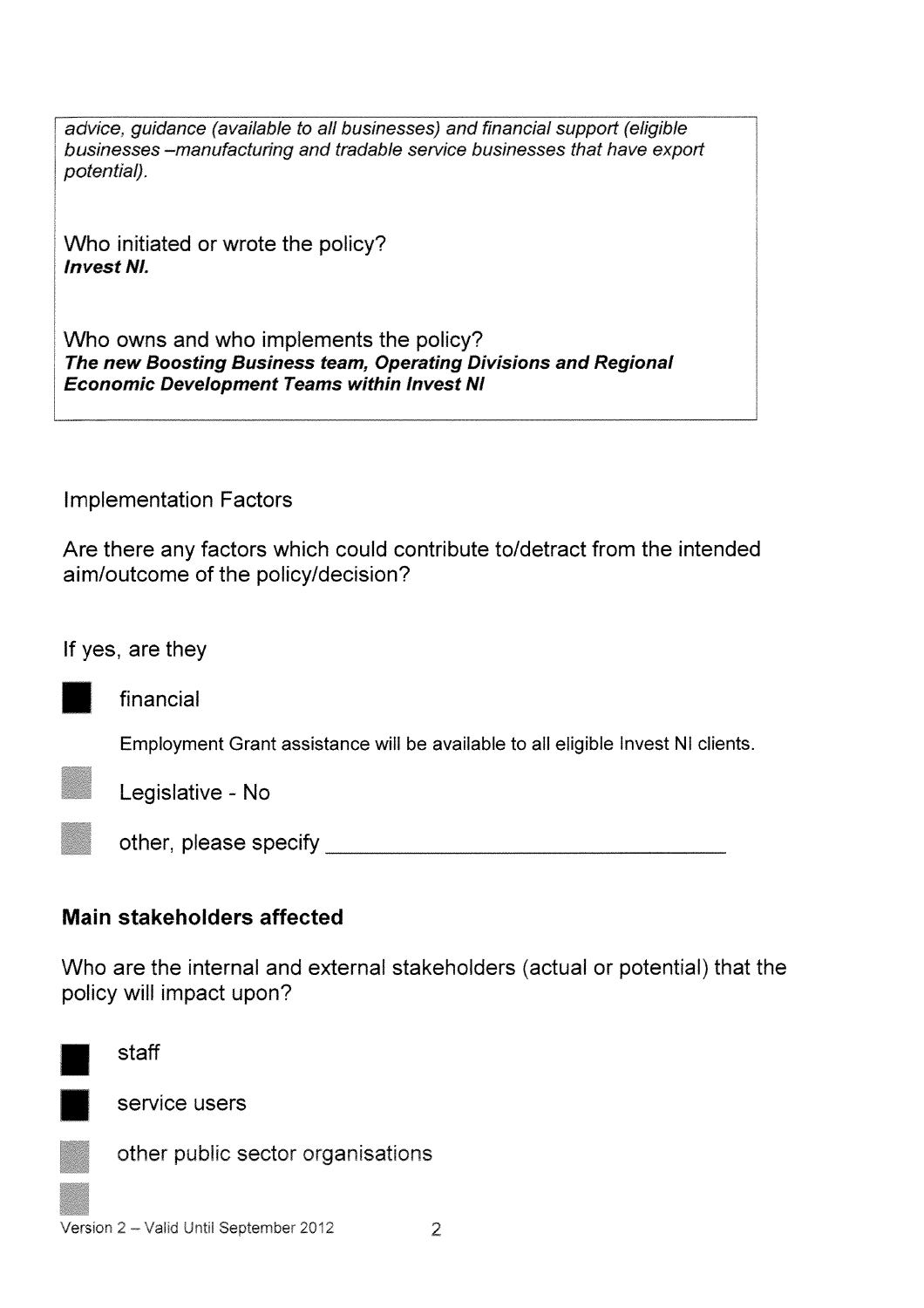#### voluntary/community/trade unions

other, please specify

### Other policies with a bearing on this policy

• what are they?

Businesses, large and small, throughout Northern Ireland face a wide range of challenges on a daily basis. A decline in the demand for products and services, increased competition both at home and abroad, a lack of bank lending inflexible credit terms, employee skills gaps and shortages, the high cost of insurance, taxes and health and safety, reduced economic activity and the adverse impact this can have on cashflow and supply chains.

Many businesses have had to make difficult choices, The key to survival lies in their ability to revise their business plan according to the changing economic and business conditions. and successfully differentiate their business from the competition. Invest NI can offer a comprehensive range of support measures. Many of these are new, whilst others already available to our customers have had their eligibility criteria broadened to make them available to businesses that are not currently Invest NI customers.

The Boosting Business Measures have been developed to help businesses succeed in these difficult times, whether they want to build the skills of their workforce, use new technology to improve competitiveness, break into new markets, develop new products, or create jobs. Available through a combination of financial, capability development support. advisory services and regional seminars and workshops. Invest NI support has been structured under five key themes.

- **Boosting Business through Jobs**
- **Boosting Business through R&D**
- **Boosting Business through Exports**
- **Boosting Business through Technology**
- **Boosting Business through Skills** 
	- who owns them?

Invest NI Boosting Business Team, Operating Divisions and Regional Economic Development Teams within Invest NI.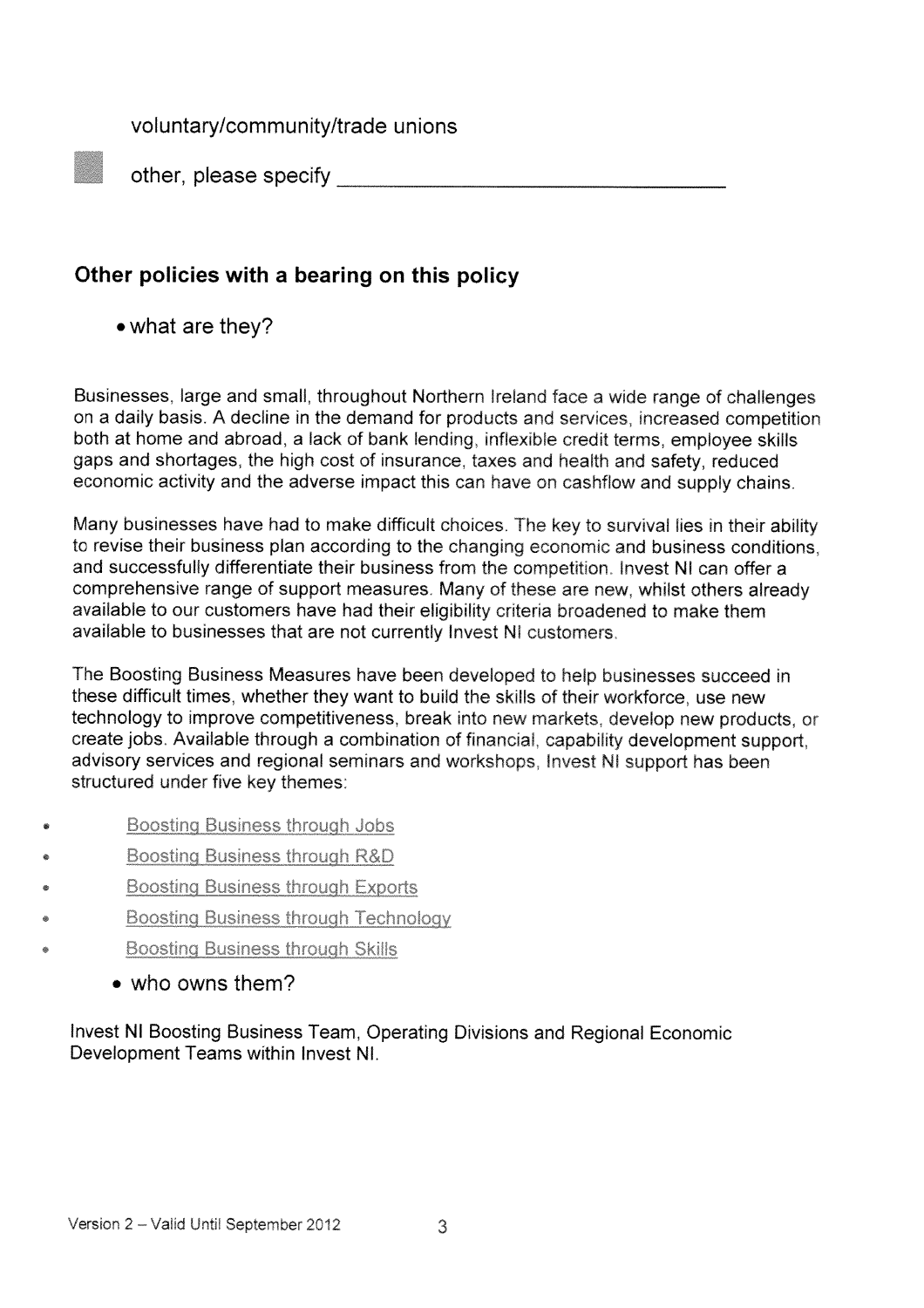#### Available evidence

Evidence to help inform the screening process may take many forms. Public authorities should ensure that their screening decision is informed by relevant data.

What evidence/information (both qualitative and quantitative) have you gathered to inform this policy? Specify details for each of the Section <sup>75</sup> categories.

| <b>Section 75</b><br>category | <b>Details of evidence/information</b>                                                                                                                                                                                                                                                                                                                                                                                                                                                                                                                                                                                                                |  |
|-------------------------------|-------------------------------------------------------------------------------------------------------------------------------------------------------------------------------------------------------------------------------------------------------------------------------------------------------------------------------------------------------------------------------------------------------------------------------------------------------------------------------------------------------------------------------------------------------------------------------------------------------------------------------------------------------|--|
| <b>ALL</b>                    | This is a positive action measure which is not envisaged to have<br>an adverse impact on any S75 group. The continued impact of the<br>global downturn is affecting businesses, large and small.<br>throughout Northern Ireland. Many face challenges and difficult<br>choices. Invest NI can help businesses, including existing client<br>companies as well as the wider business base, to access a range<br>of advice, guidance and support - available under five themes:<br>Jobs, R&D, Exports, Technology and Skills - that will help<br>businesses to survive the impact of the economic downturn and<br>secure their position for the future. |  |

## Needs, experiences and priorities

Taking into account the information referred to above, what are the different needs, experiences and priorities of each of the following categories, in relation to the particular policy/decision? Specify details for each of the Section 75 categories

| <b>Section 75</b> | Details of needs/experiences/priorities |
|-------------------|-----------------------------------------|
| category          |                                         |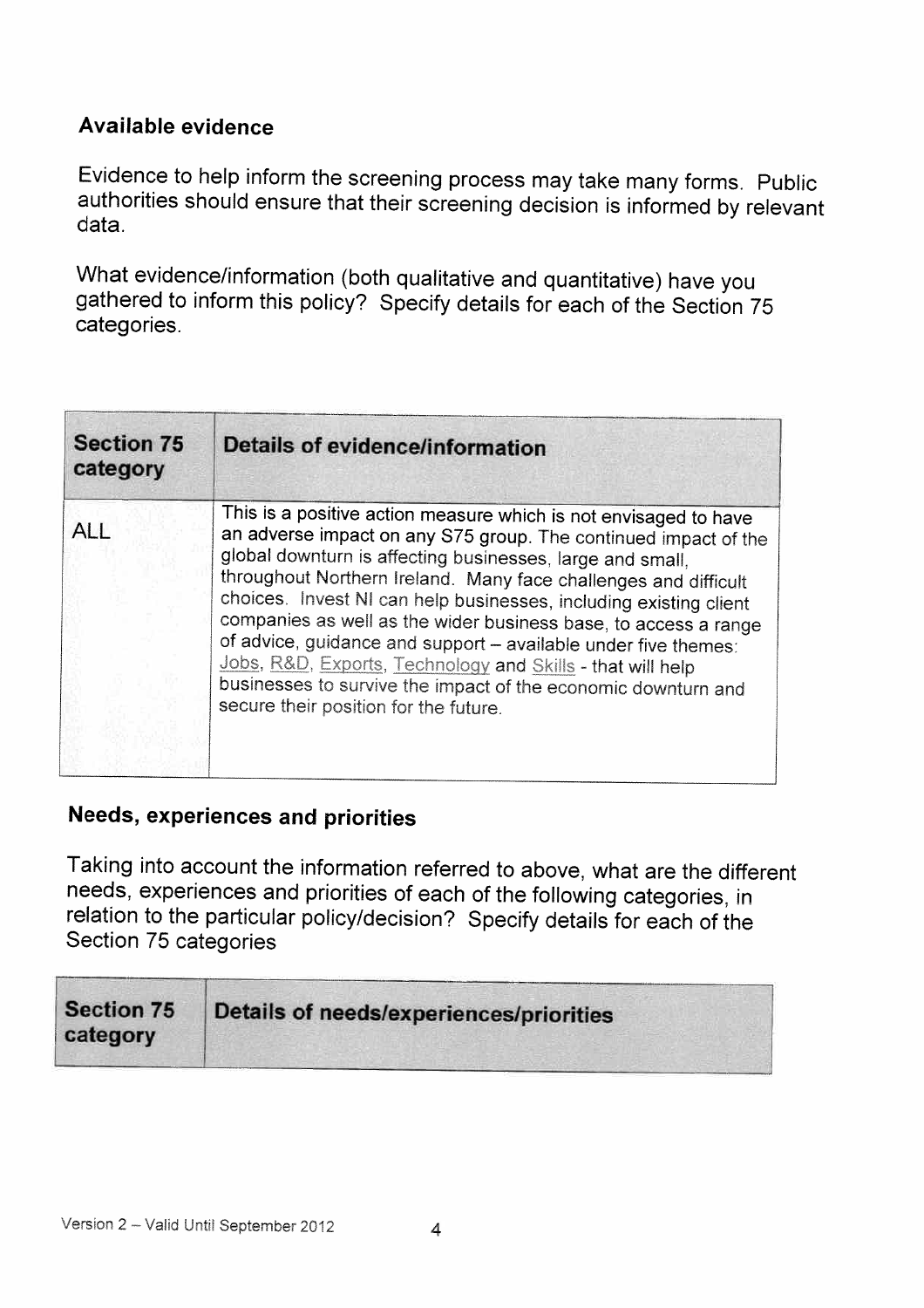## Part 2. Screening questions

#### Introduction

In making a decision as to whether or not there is a need to carry out an equality impact assessment, the public authority should consider its answers to the questions 1-4 which are given on pages 66-68 of this Guide.

If the public authority's conclusion is none in respect of all of the Section 75 equality of opportunity and/or good relations categories, then the public authority may decide to screen the policy out. If a policy is 'screened out' as having no relevance to equality of opportunity or good relations, a public authority should give details of the reasons for the decision taken.

If the public authority's conclusion is major in respect of one or more of the Section 75 equality of opportunity and/or good relations categories, then consideration should be given to subjecting the policy to the equality impact assessment procedure.

If the public authority's conclusion is minor in respect of one or more of the Section 75 equality categories and/or good relations categories, then consideration should still be given to proceeding with an equality impact assessment, or to:

- measures to mitigate the adverse impact; or
- the introduction of an alternative policy to better promote equality of opportunity and/or good relations.

#### In favour of a 'major' impact

- a) The policy is significant in terms of its strategic importance;
- b) Potential equality impacts are unknown, because, for example, there is insufficient data upon which to make an assessment or because they are complex, and it would be appropriate to conduct an equality impact assessment in order to better assess them;
- c) Potential equality and/or good relations impacts are likely to be adverse or are likely to be experienced disproportionately by groups of people including those who are marginalised or disadvantaged;
- d) Further assessment offers a valuable way to examine the evidence and develop recommendations in respect of a policy about which there are concerns amongst affected individuals and representative groups, for example in respect of multiple identities;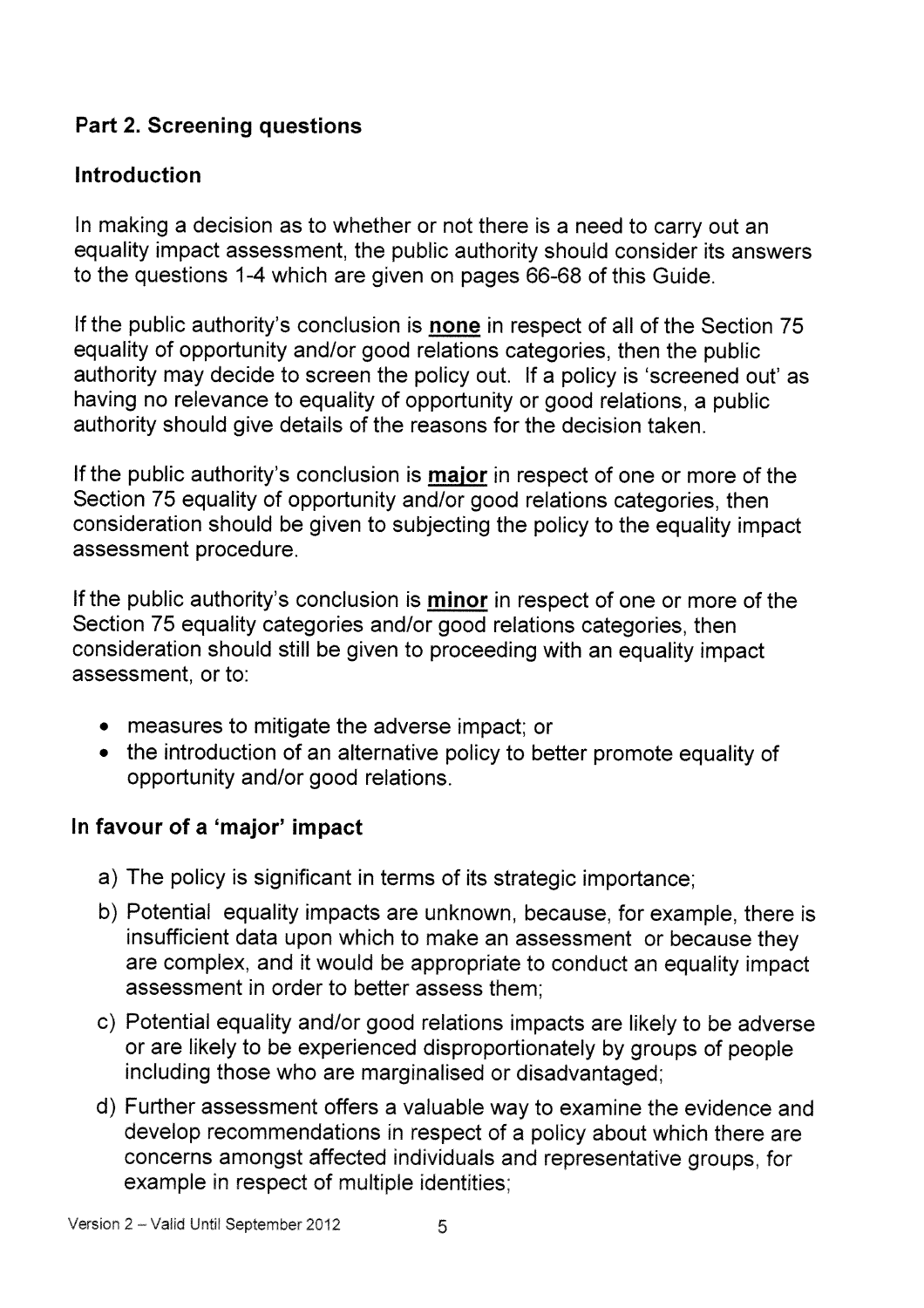- e) The policy is likely to be challenged by way of judicial review;
- f) The policy is significant in terms of expenditure.

### In favour of 'minor' impact

- a) The policy is not unlawfully discriminatory and any residual potential impacts on people are judged to be negligible;
- b) The policy, or certain proposals within it, are potentially unlawfully discriminatory, but this possibility can readily and easily be eliminated by making appropriate changes to the policy or by adopting appropriate mitigating measures;
- c) Any asymmetrical equality impacts caused by the policy are intentional because they are specifically designed to promote equality of opportunity for particular groups of disadvantaged people;
- d) By amending the policy there are better opportunities to better promote equality of opportunity and/or good relations.

#### In favour of none

- a) The policy has no relevance to equality of opportunity or good relations.
- b) The policy is purely technical in nature and will have no bearing in terms of its likely impact on equality of opportunity or good relations for people within the equality and good relations categories.

Taking into account the evidence presented above, consider and comment on the likely impact on equality of opportunity and good relations for those affected by this policy, in any way, for each of the equality and good relations categories, by applying the screening questions <sup>g</sup>iven overleaf and indicate the level of impact on the group i.e. minor, major or none.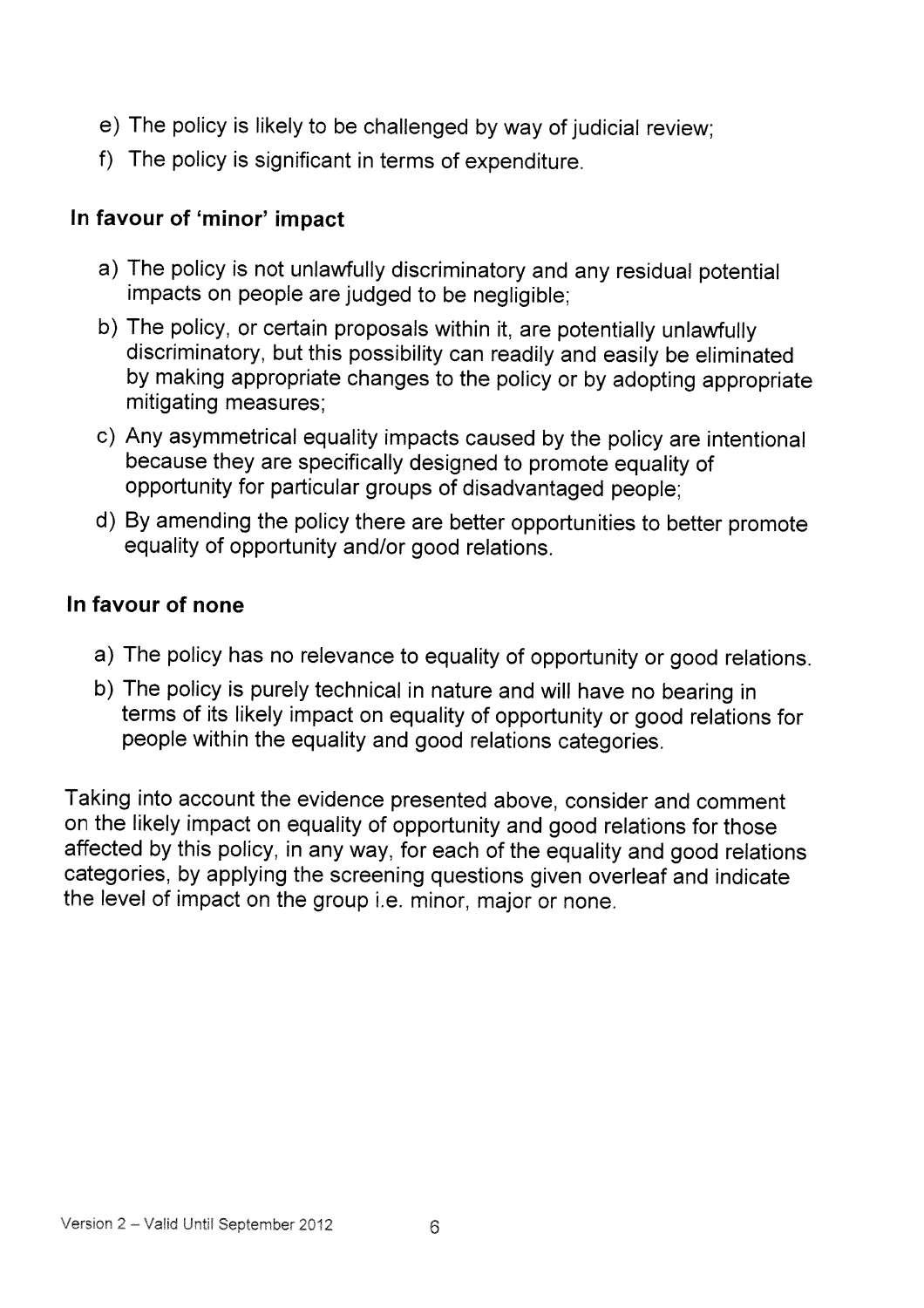## Screening questions

| What is the likely impact on equality of opportunity for those affected<br>1<br>by this policy, for each of the Section 75 equality categories?<br>minor/major/none |                                                                                                                                                            |                                      |
|---------------------------------------------------------------------------------------------------------------------------------------------------------------------|------------------------------------------------------------------------------------------------------------------------------------------------------------|--------------------------------------|
| Section 75<br>category                                                                                                                                              | Details of policy impact                                                                                                                                   | Level of impact?<br>minor/major/none |
| Religious<br>belief                                                                                                                                                 | This programme is likely to have a<br>positive impact on marginalised groups<br>attached to this category and is likely to<br>help ameliorate disadvantage | Minor                                |
| Political<br>opinion                                                                                                                                                | This programme is likely to have a<br>positive impact on marginalised groups<br>attached to this category and is likely to<br>help ameliorate disadvantage | Minor                                |
| Racial<br>group                                                                                                                                                     | This programme is likely to have a<br>positive impact on marginalised groups<br>attached to this category and is likely to<br>help ameliorate disadvantage | Minor                                |
| Age                                                                                                                                                                 | This programme is likely to have a<br>positive impact on marginalised groups<br>attached to this category and is likely to<br>help ameliorate disadvantage | <b>Minor</b>                         |
| <b>Marital</b><br>status                                                                                                                                            |                                                                                                                                                            |                                      |
| Sexual<br>orientation                                                                                                                                               |                                                                                                                                                            |                                      |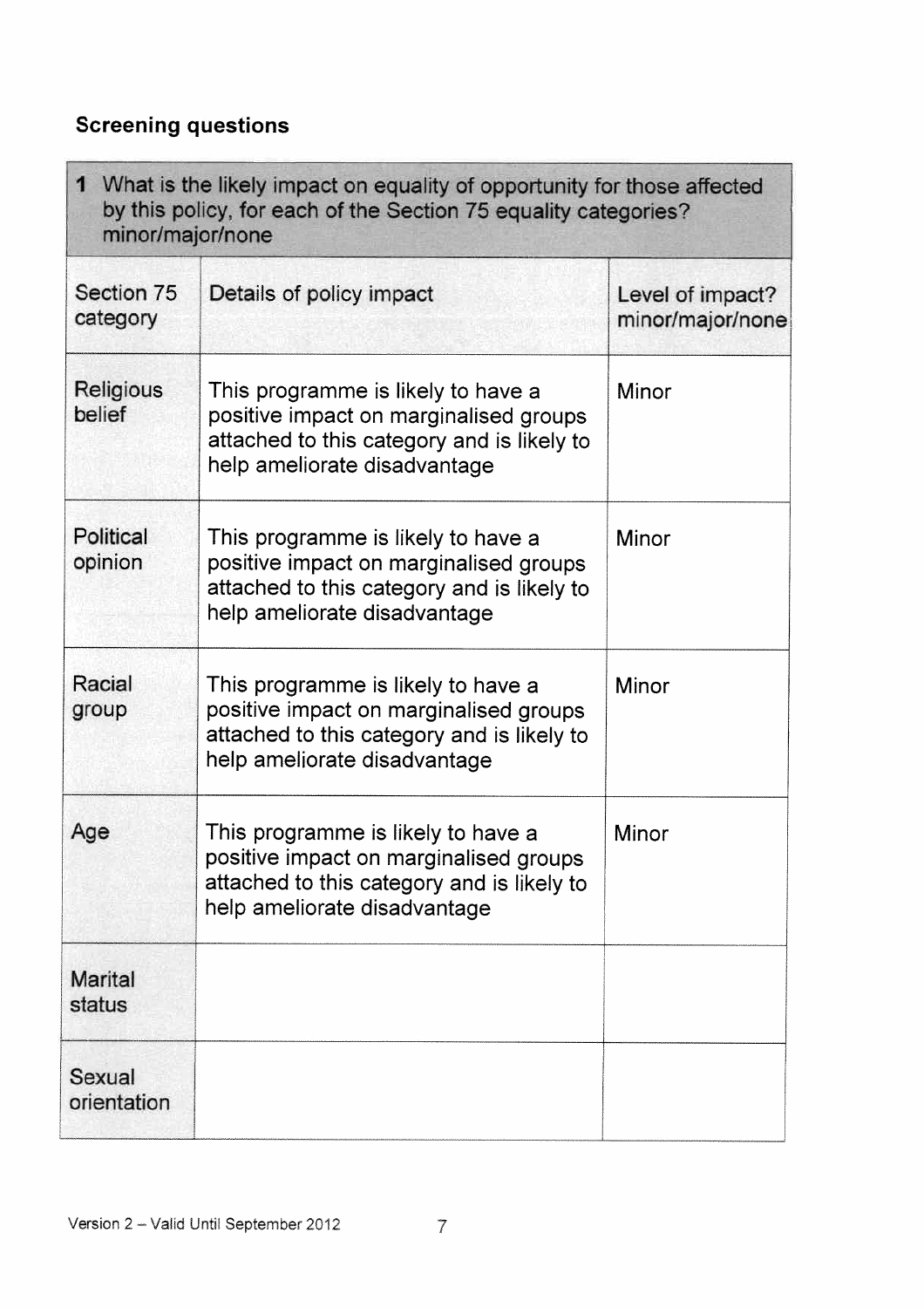| Men and<br>women<br>generally                                                                                                                |                                                                                                                                                            |                        |  |  |
|----------------------------------------------------------------------------------------------------------------------------------------------|------------------------------------------------------------------------------------------------------------------------------------------------------------|------------------------|--|--|
| Disability                                                                                                                                   | This programme is likely to have a<br>positive impact on marginalised groups<br>attached to this category and is likely to<br>help ameliorate disadvantage | Minor                  |  |  |
| Dependants                                                                                                                                   |                                                                                                                                                            |                        |  |  |
| $\mathbf{2}$<br>Are there opportunities to better promote equality of opportunity for<br>people within the Section 75 equalities categories? |                                                                                                                                                            |                        |  |  |
| Section 75<br>category                                                                                                                       | If Yes, provide details                                                                                                                                    | If No, provide reasons |  |  |
| All                                                                                                                                          | Boosting Business in general<br>provides this opportunity.                                                                                                 |                        |  |  |

| 3 To what extent is the policy likely to impact on good relations<br>between people of different religious belief, political opinion or racial<br>group? minor/major/none |                                                                                                                                                                                                                            |                                            |
|---------------------------------------------------------------------------------------------------------------------------------------------------------------------------|----------------------------------------------------------------------------------------------------------------------------------------------------------------------------------------------------------------------------|--------------------------------------------|
| Good<br>relations<br>category                                                                                                                                             | Details of policy impact                                                                                                                                                                                                   | Level of<br>impact<br>minor/major/no<br>ne |
| <b>Religious</b><br>belief                                                                                                                                                | Through this programme, which aims<br>to provide a range of advice,<br>guidance and financial support to<br>businesses, it is hoped that good<br>relations will improve. Admittedly<br>there may not be a direct corollary | Minor                                      |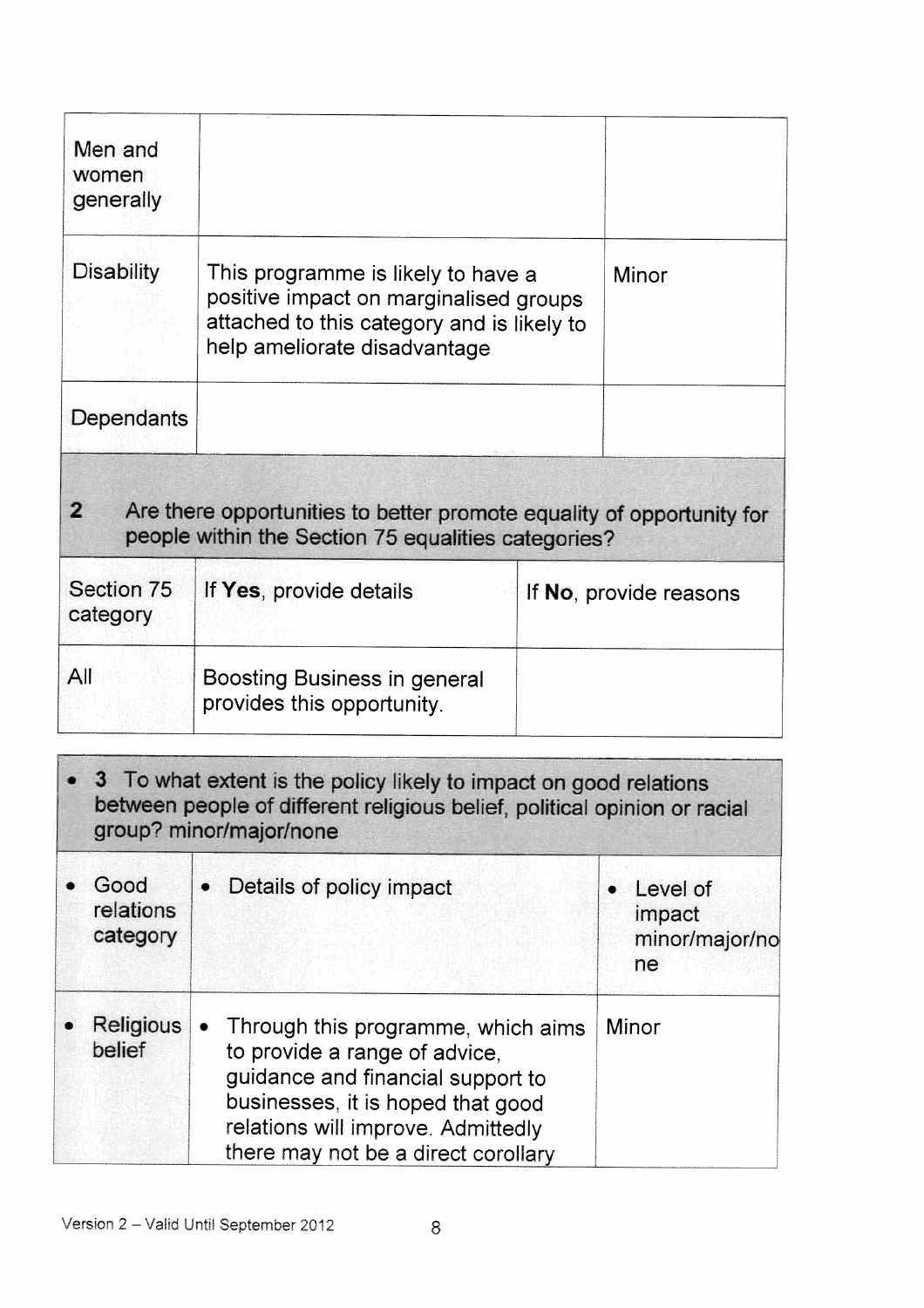|                      | but it is likely to be a side benefit.                                                                                                                                                                                                                                    |        |
|----------------------|---------------------------------------------------------------------------------------------------------------------------------------------------------------------------------------------------------------------------------------------------------------------------|--------|
| Political<br>opinion | Through this programme, which is<br>aiming to provide a range of advice,<br>guidance and financial support to<br>businesses, it is hoped that good<br>relations will improve. Admittedly there<br>may not be a direct corollary but it is<br>likely to be a side benefit. | Minor. |
| Racial<br>group      | Through this programme, which is<br>aiming to provide a range of advice,<br>guidance and financial support to<br>businesses, it is hoped that good<br>relations will improve. Admittedly there<br>may not be a direct corollary but it is<br>likely to be a side benefit. | Minor. |

| 4 Are there opportunities to better promote good relations between<br>people of different religious belief, political opinion or racial group? |                         |                        |  |
|------------------------------------------------------------------------------------------------------------------------------------------------|-------------------------|------------------------|--|
| Good<br>relations<br>category                                                                                                                  | If Yes, provide details | If No. provide reasons |  |
| Religious<br>belief                                                                                                                            | See above               |                        |  |
| Political<br>opinion                                                                                                                           | See above               |                        |  |
| Racial<br>group                                                                                                                                | See above               |                        |  |

# Additional considerations

## Multiple identity

Version 2 – Valid Until September 2012 9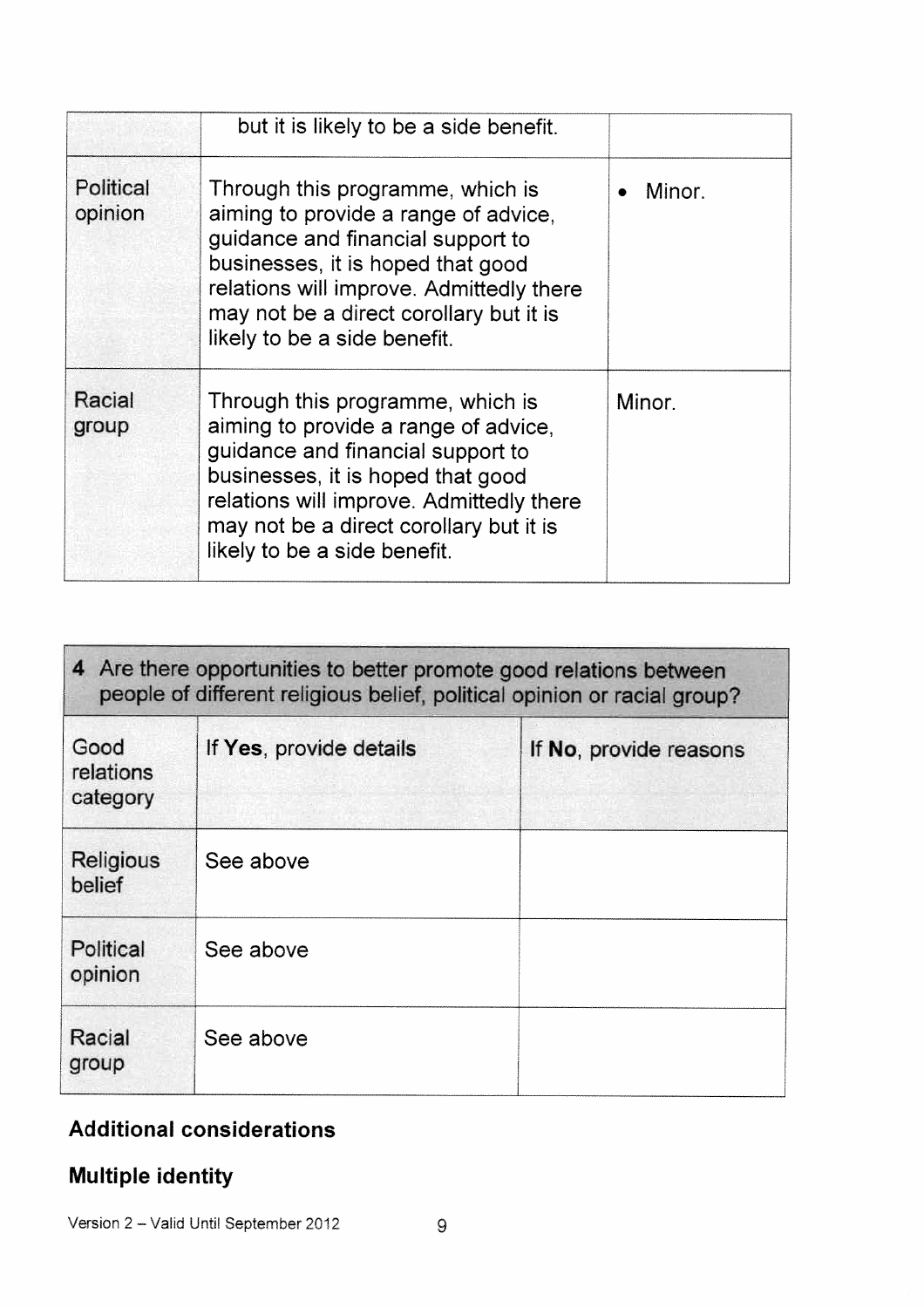Generally speaking, people can fall into more than one Section <sup>75</sup> category. Taking this into consideration, are there any potential impacts of the policy/decision on people with multiple identities? (For example; disabled minority ethnic people; disabled women; young Protestant men; and young lesbians, gay and bisexual people).

Provide details of data on the impact of the policy on people with multiple identities. Specify relevant Section <sup>75</sup> categories concerned.

#### Nothing further to add

#### Part 3. Screening decision

If the decision is not to conduct an equality impact assessment, <sup>p</sup>lease provide details of the reasons.

Not felt necessary at this time.

If the decision is not to conduct an equality impact assessment the public authority should consider if the policy should be mitigated or an alternative policy be introduced.

As this is <sup>a</sup> positive action measure there is no need at this stage to amend the policy, however we do commit to continuing to monitor and review the programme, particularly with regard to uptake by S75 groups.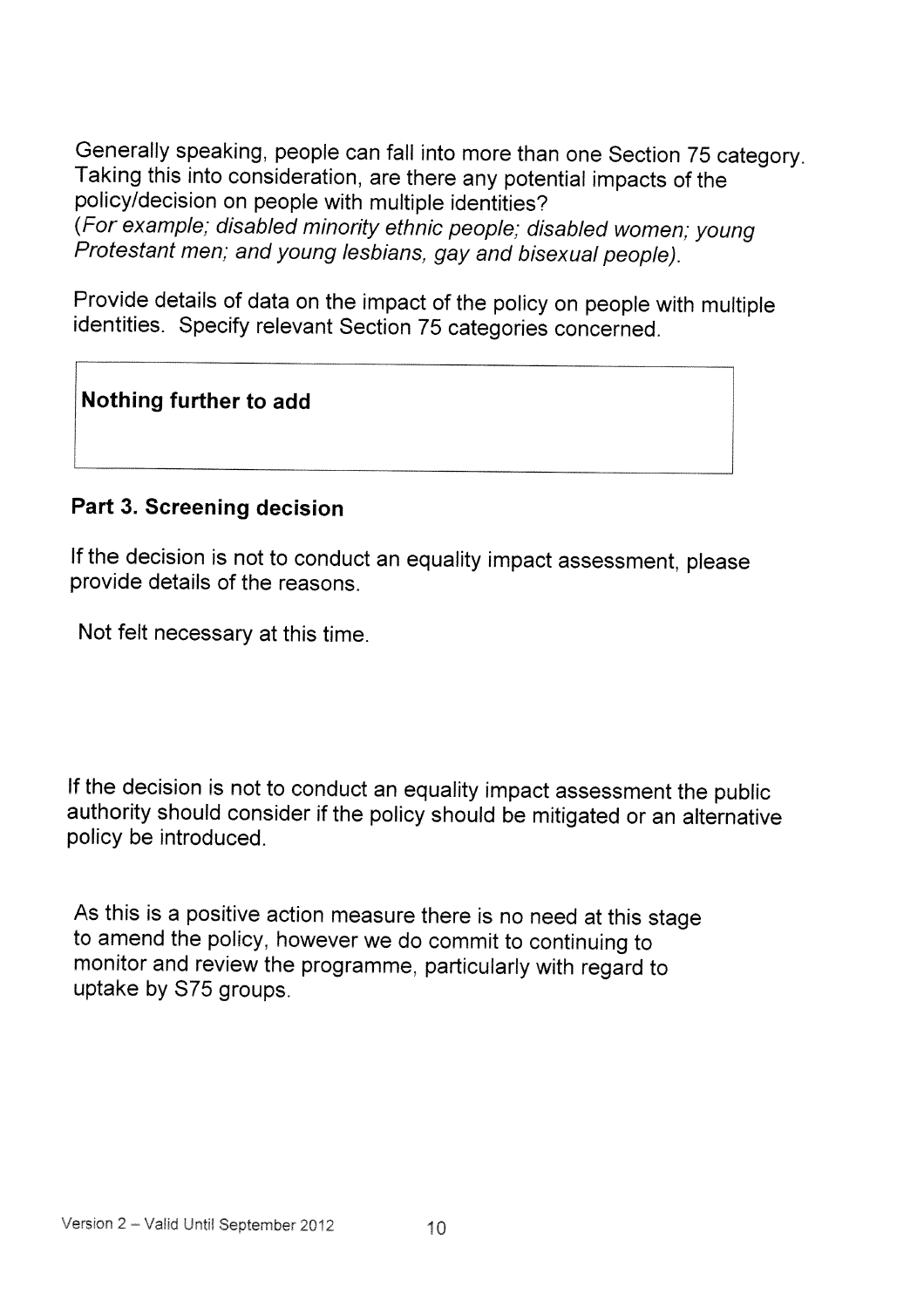If the decision is to subject the policy to an equality impact assessment. please provide details of the reasons.

N/A

All public authorities' equality schemes must state the authority's arrangements for assessing and consulting on the likely impact of policies adopted or proposed to be adopted by the authority on the promotion of equality of opportunity. The Commission recommends screening and equality impact assessment as the tools to be utilised for such assessments. Further advice on equality impact assessment may be found in <sup>a</sup> separate Commission publication: Practical Guidance on Equality Impact Assessment.

## Mitigation

When the public authority concludes that the likely impact is 'minor' and an equality impact assessment is not to be conducted, the public authority may consider mitigation to lessen the severity of any equality impact, or the introduction of an alternative policy to better promote equality of opportunity or good relations.

Can the policy/decision be amended or changed or an alternative policy introduced to better promote equality of opportunity and/or good relations?

If so, <sup>g</sup>ive the reasons to support your decision, together with the proposed changes/amendments or alternative policy.

#### N/A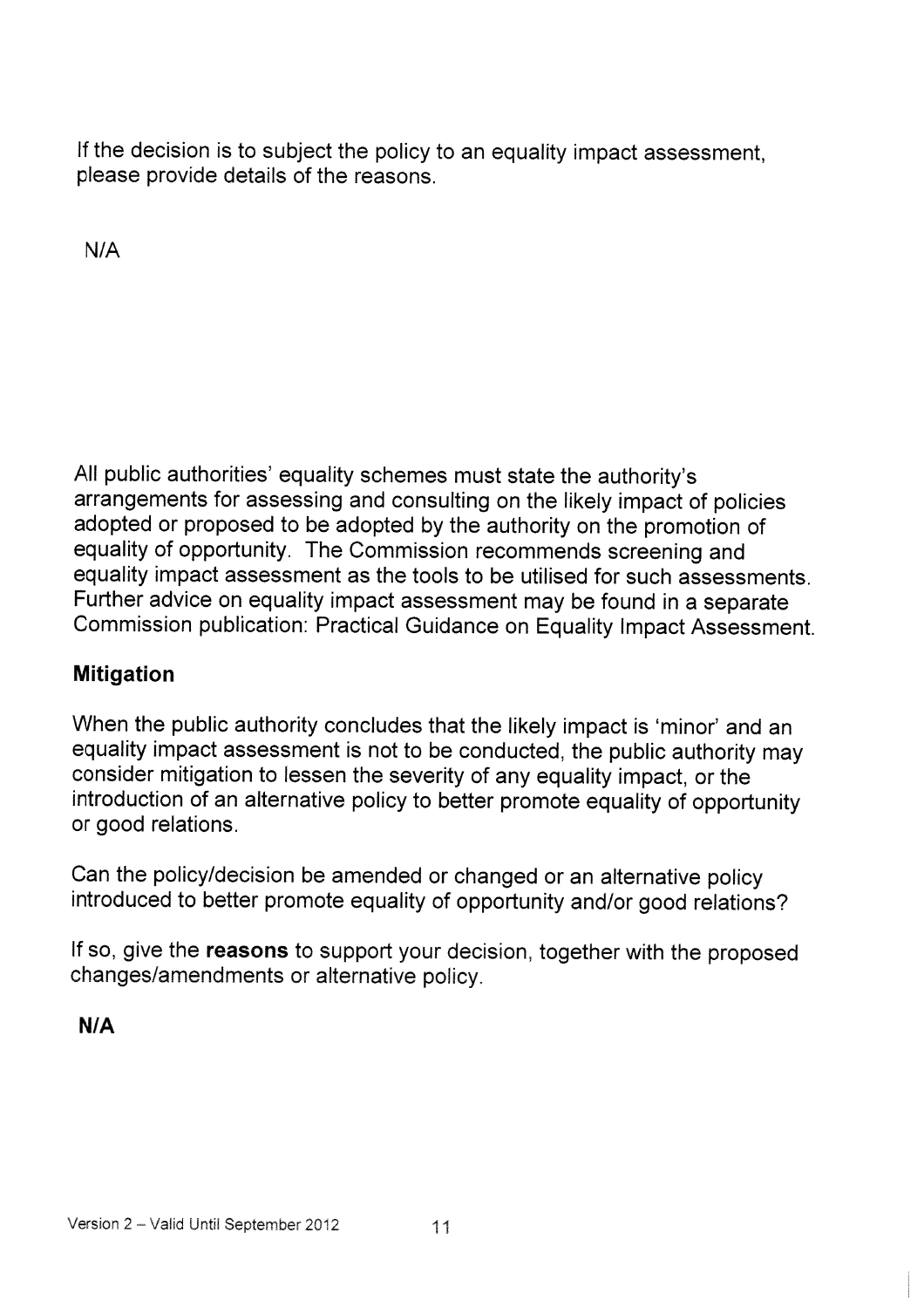### Timetabling and prioritising

Factors to be considered in timetabling and prioritising policies for equality impact assessment.

If the policy has been 'screened in' for equality impact assessment, then please answer the following questions to determine its priority for timetabling the equality impact assessment.

On a scale of 1-3, with <sup>1</sup> being the lowest priority and 3 being the highest, assess the policy in terms of its priority for equality impact assessment.

| <b>Priority criterion</b>                            | <b>Rating</b><br>$(1-3)$ |
|------------------------------------------------------|--------------------------|
| Effect on equality of opportunity and good relations |                          |
| Social need                                          |                          |
| Effect on people's daily lives                       |                          |
| Relevance to a public authority's functions          |                          |

Note: The Total Rating Score should be used to prioritise the policy in rank order with other policies screened in for equality impact assessment. This list of priorities will assist the public authority in timetabling. Details of the Public Authority's Equality Impact Assessment Timetable should be included in the quarterly Screening Report.

Is the policy affected by timetables established by other relevant public authorities?

If yes, please provide details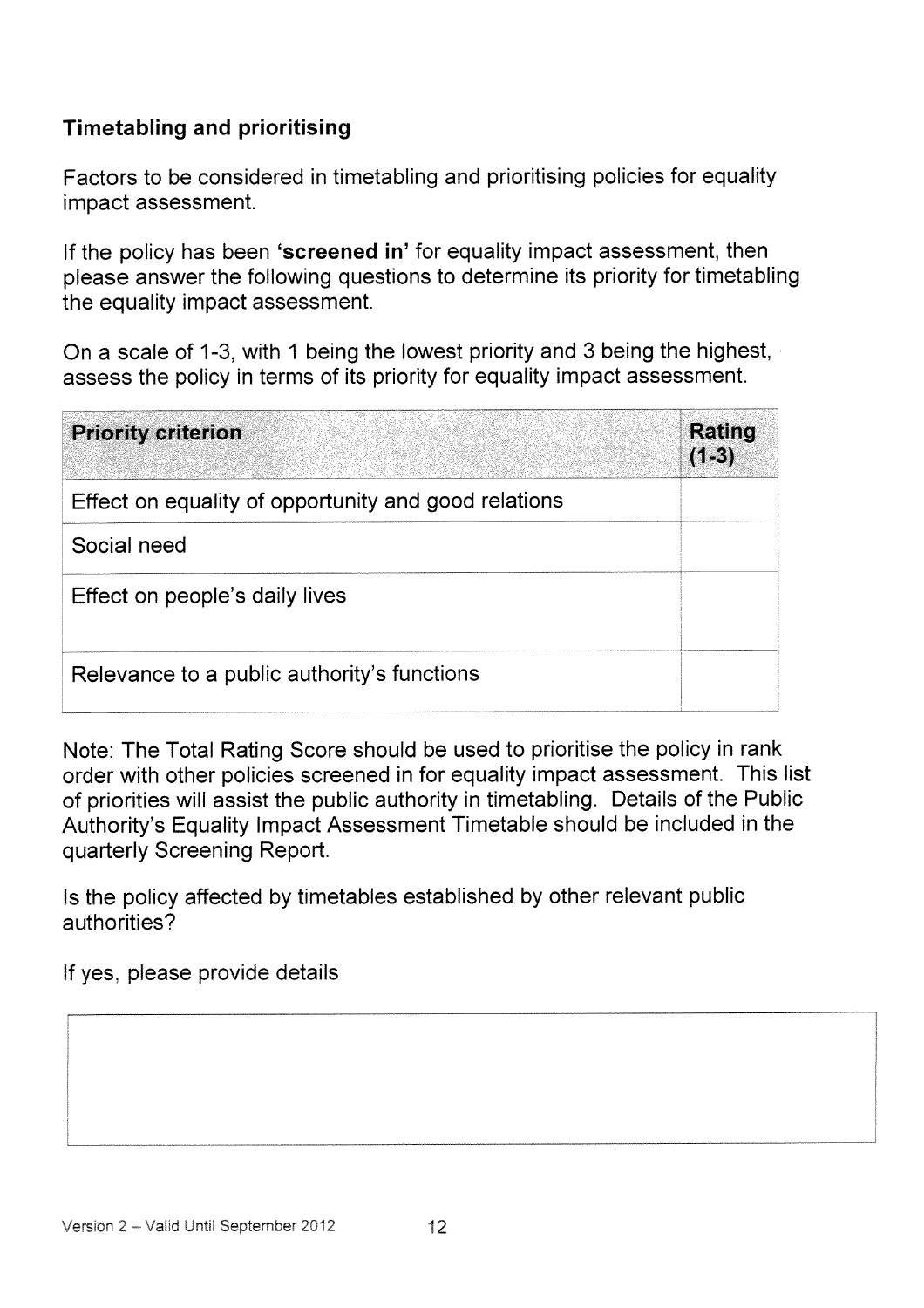#### Part 4. Monitoring

Public authorities should consider the guidance contained in the Commission's Monitoring Guidance for Use by Public Authorities (July 2007).

The Commission recommends that where the policy has been amended or an alternative policy introduced, the public authority should monitor more broadly than for adverse impact (See Benefits, P.9-10, paras 2.13 —2.20 of the Monitoring Guidance).

Effective monitoring will help the public authority identify any future adverse impact arising from the policy which may lead the public authority to conduct an equality impact assessment, as well as help with future planning and policy development.

Please detail proposed monitoring arrangements below:

A new Enquiry Handling Team (EHT) has been established within Invest NI to deal with all enquiries (telephone, online, text or people coming into Invest NI offices). All enquiries will be logged onto the Invest NI Client Contact Management System (CCMS) irrespective of whether or not they receive financial support. As part of the introductory process all enquirers are asked to confirm that they are content to be included in future Invest NI mailing lists.

Businesses that receive support specifically through The Jobs Fund will be asked to complete a Data Capture Form (DCF) prior to the payment of any grant assistance. The DCF will require grant recipients to provide information on Gender, Age, Racial Group, Disability and Previous Labour Market Status. All other participating companies and individuals will also be subject to monitoring through the annual equality monitoring procedures in place within Invest NI.

#### Part 5 - Approval and authorisation